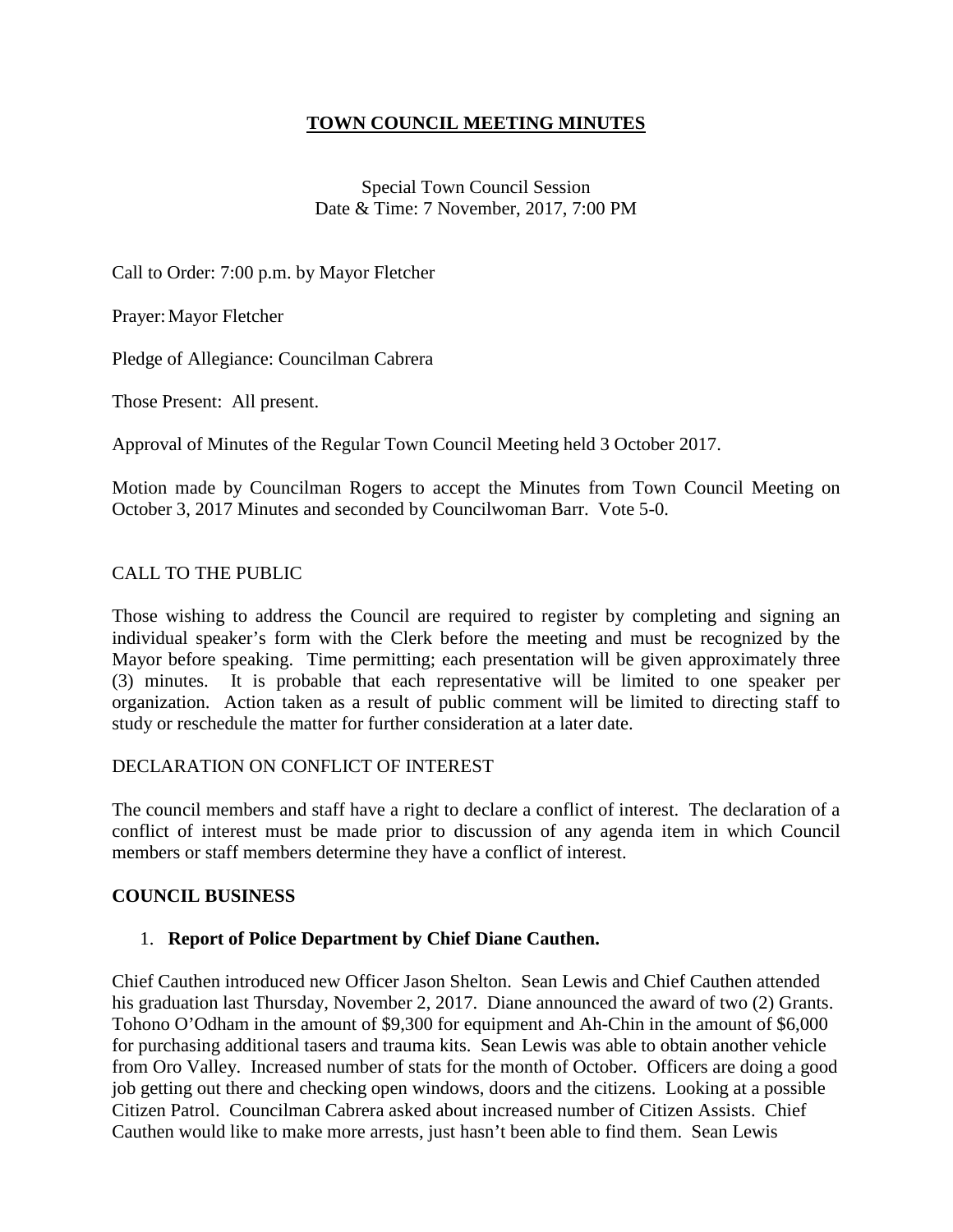informed the Council that one officer, on his own on Halloween night went and purchased flash lights for the kids. This was brought to his attention by a local citizen.

# 2. **Discussion and possible decision to Amend Town Code re: Swine. 2nd Reading.**

Sean Lewis read the proposed Keeping of Swine amendment. No discussion or questions.

Motion to accept the Reading of Keeping of Swine made by Councilwoman Teeter and seconded by Councilwoman Barr. Vote 5-0.

# 3. **Discussion and possible decision to Amend Town Code re: Accessory Dwelling Units. 2nd Reading.**

Sean Lewis read the proposed Accessory Dwelling Units. Discussion and questions were addressed.

Motion to accept  $2<sup>nd</sup>$  Reading of the Accessory Dwelling Units made by Councilwoman Teeter and seconded by Mayor Fletcher. Vote 5-0.

# 4. **Discussion and possible decision on having a Christmas Tree on the lawn at Heritage Park. Mayor Fletcher will address the council.**

Mayor Fletcher addressed the council. Suggested to have a Christmas Tree Lighting at Heritage Park and invite the school choirs to sing. Invite the children to make decorations for the tree and encourage the public to do the same. The Town would furnish the tree and lights. The lights would also be installed by the Town. Other religious groups would be welcome. Discussion and questions were addressed.

Motion to have a Christmas Tree Lighting at Heritage Park made by Vice-Mayor Rogers and seconded by Councilwoman Barr. Vote 5-0

# 5. **Discussion and possible decision to approve Rotary Round-Up to be held at the Arena in the spring, 2018. Clint Colvin will address the council.**

Mr. Colvin has not made it to the meeting probably due to cotton picking season. Sean Lewis updated Council on behalf of Mr. Colvin. They are waiting for final approval for the date but wanted to make sure we are interested in hosting the Rotary Round-Up, which the Town definitely is interested. They are planning on having a Family Fun Rodeo and Team Roping. Discussion among Council.

Motion to approve the Rotary Round-Up be held at the arena by Councilwoman Teeter and seconded by Mayor Fletcher. Vote 5-0.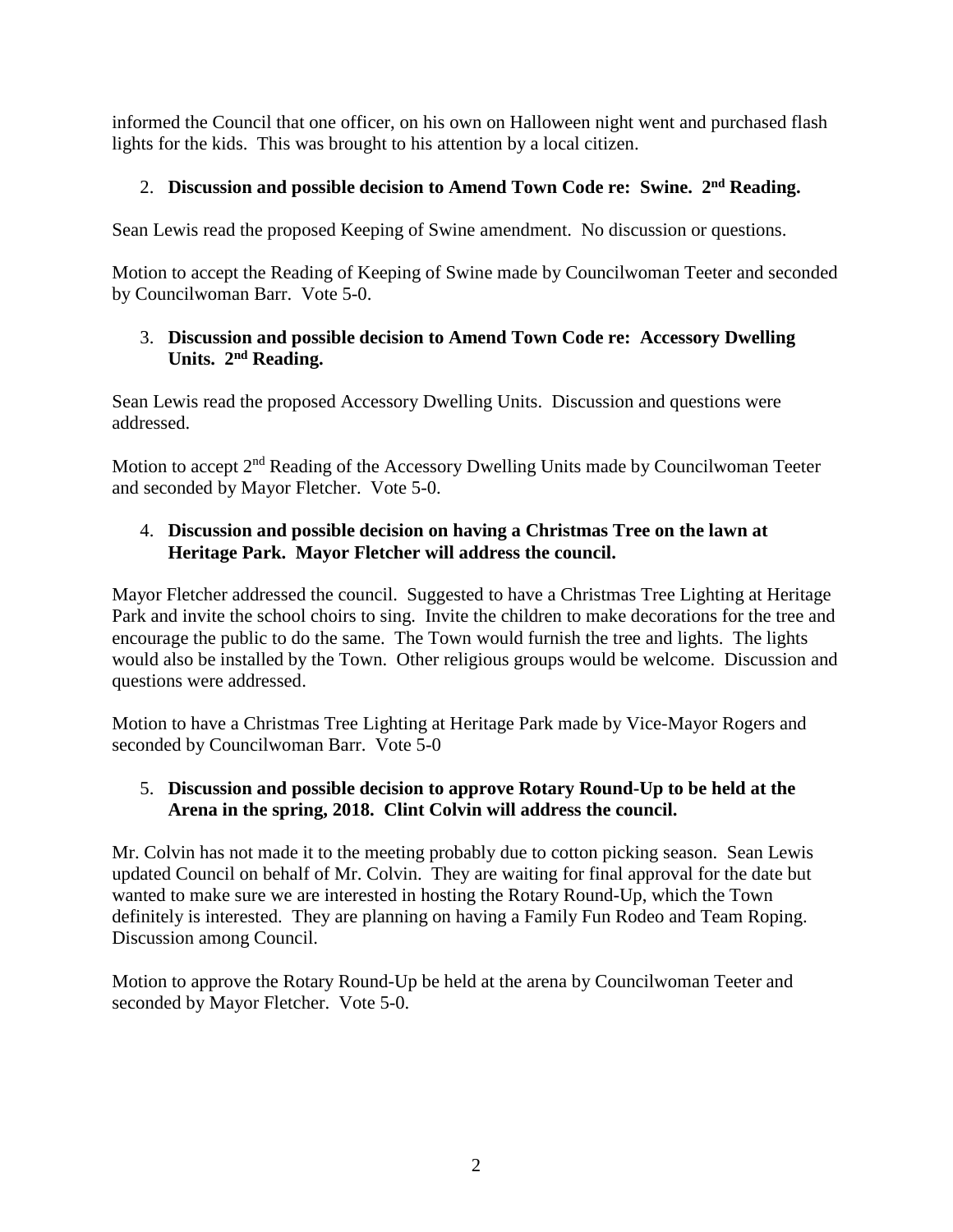## 6. **Update on Turkey Trot. Sean Lewis will address the Council.**

Sean Lewis addressed the Council. Poles and guide wire was installed and will be set up year round, where the banner is hung. The Turkey Trot brings in thousands of dollars for the Pima Schools. The Co-op provided the poles, installed and hung the banner with no charge.

## **DEPARTMENT BUSINESS:**

Sean Lewis indicated the new Fire Tender has been ordered. Additionally, I have met with Chief Cauthen and Brandon Little re: putting together a program to get all police officers certified as EMTs. The program will be run through the college.

Casselle has been updated.

Town of Pima now accepts credit/debit card either online or in the Town Hall. Also, hoping to get the Library on board.

Holiday schedule was addressed. Christmas Party will be December 7, 2017 at the Branding Iron, 6:00 p.m.

Chip sealing will be in the Spring.

### **CONSENT AGENDA:**

No questions or comments.

Motion to accept Consent Agenda made by Councilwoman Barr and seconded by Councilwoman Teeter. Vote 5-0.

# DURING OR AFTER THE TOWN COUNCIL MEETING ON NOVEMBER 7, 2017 THE COUNCIL MAY ADJOURN TO EXECUTIVE SESSION

### AGENDA:

- 1. Consultation/Discussion with Town Attorney for legal advice (A.R.S. 38-431.03A3) (A.R.S. 38-431-03A1)
- 2. Consultation/Discussion concerning personnel, financial and property issues.